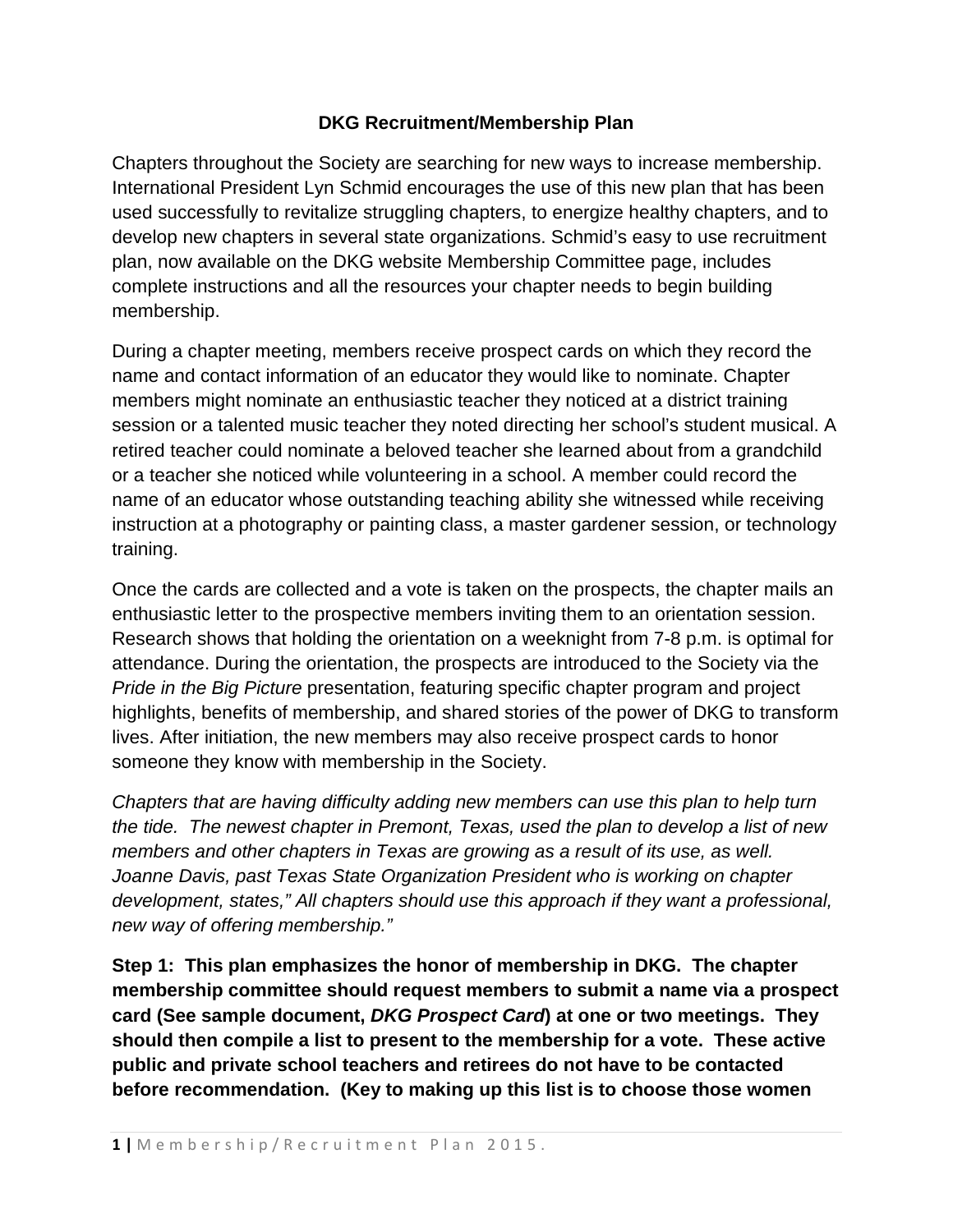**whom you really want in your chapter—assume nothing would prevent them from saying yes. Don't eliminate them because you "assume" they would say no. Let them decide for themselves!)**

**Step 2: Each should be informed in a special, personal letter that she has been chosen for membership in our prestigious society. (See sample document,**  *Prospect Letter***) Key elements of the letter are that the prospect was recommended by a member (named) based on her stellar qualities as a teacher and approved by the entire chapter. Brief info on DKG and the chapter is included, as well as the invitation to an orientation meeting. The letter emphasizes the honor of membership and asks them to RSVP for the meeting. Step 3: Some may decline; some may call with questions; and some may agree to come immediately. For each of those who plan to attend, invite an equal number of current members to serve as "buddies" at the orientation.** 

**Step 4: At the orientation, provide social time for current and prospective members and then present the** *Pride in the Big Picture* **slide show (available for download at [www.dkg.org\)](http://www.dkg.org/) . Current members can meet with the prospects in small groups to answer any questions. At the conclusion of the meeting (which lasts only one hour), ask them to make a decision to accept or decline the invitation to become members. (Remember, no one has approached these women about joining prior to the letter.)**

**Step 5: The current member "buddy" can use the Chapter Member Application (See sample document,** *Chapter Member Application***) to obtain information about the prospective member. This application serves as the Recommendation for Membership or Form 11 used by many chapters to obtain member information. It can also serve as a commitment from the prospective member.** 

**Step 6: Invite the prospective members to the initiation ceremony with the Initiation Letter (See sample document,** *Initiation Letter***). Remember to plan ahead and order all necessary supplies in preparation for the ceremony.**

*Sherri Wagemann, Washington State Organization and member of the International Membership Committee, commented: "Providing an orientation for prospective new members prior to their initiation is vital. It helps them understand the value of membership and what our organization has to offer. This recruitment plan also offers a natural transition for mentoring. The 'Rose Buddy' mentoring system helps to forge that all important 'friendship connection' and encourages active engagement in the new members' area of interest. Many of my state's chapters have been successful using this model. It really works!"*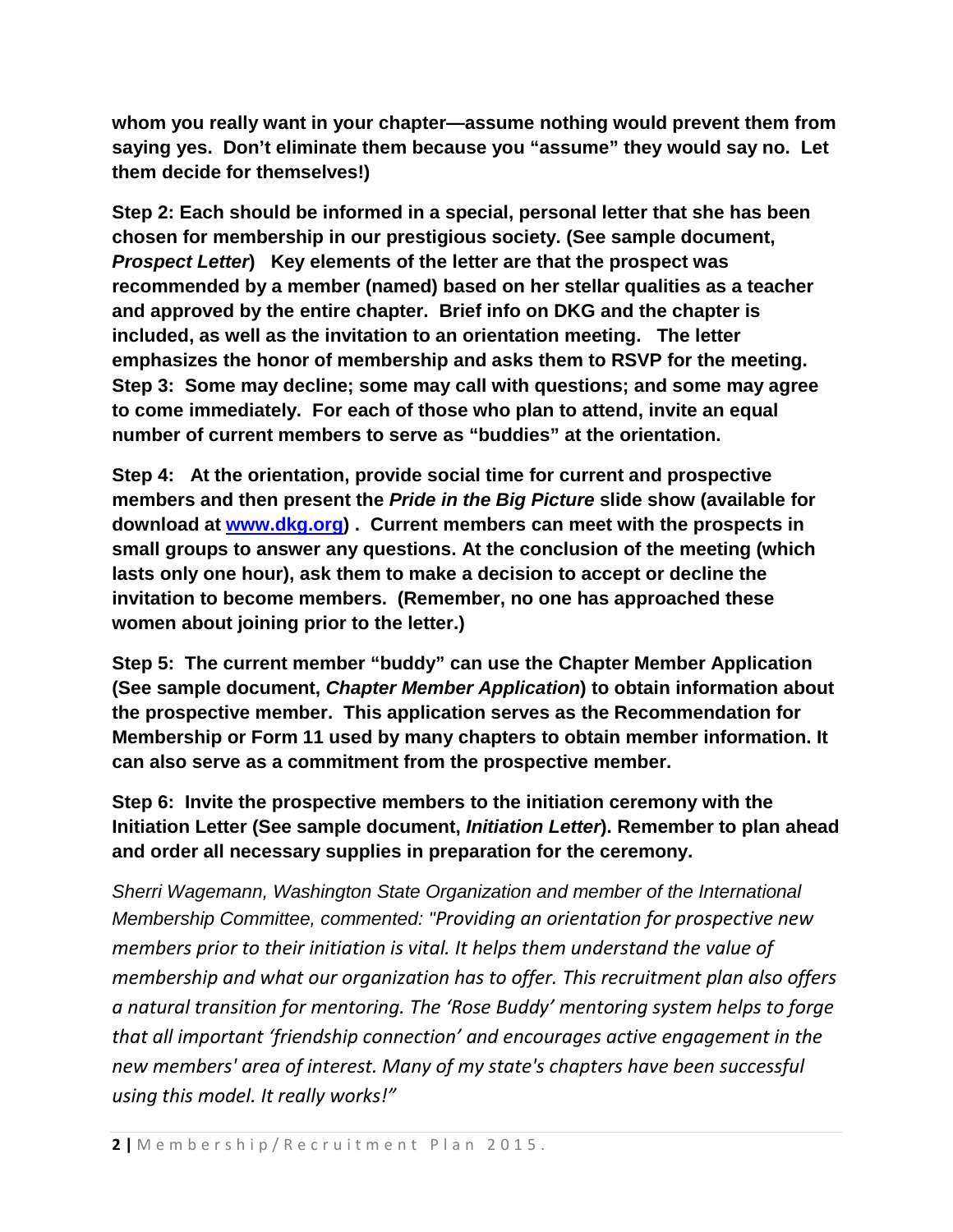## **Keeping Nancy Newmember**

Once the prospect is a newly initiated member, how do we keep her? Whether the new member is extremely shy or very outgoing, our most important responsibility is to make sure she feels welcomed at every meeting.

Our brand new members need to start the process of building lifelong friendships from their very first meeting. We need to help them build connections with all the members so they experience the joy of friendship right away. Consider the following tips as you make plans for the initiation and *engagement* of these new members:

- 1. **Orientation**. During refreshments, the sponsor/ buddy/ big sister interviews the prospect to complete the two questions on the recommendation form. Help her determine what small job or committee she would like to do, answer any questions she may have, and get to know each other by sharing common interests, such as job, family, pets, hobbies, and favorite books.
- 2. **Initiation ceremony**. The sponsor will introduce the new member to the chapter by sharing a few interesting or unusual facts about her, as well as her teaching assignment, hobbies, and interests.
- 3. **First meeting**. The sponsor calls the new member and says, "I'll pick you up at 8:30 for our meeting on Saturday." On the ride together, they will continue to get to know each other through conversation about such things as music, funny school stories, food, or trips. The sponsor should not drag the new member all around the room introducing her to every single person. Instead, the sponsor should introduce her to just one or two new people. The new member should never have to walk into the room alone, wondering where to sit or searching for a familiar face. Be there to greet her or walk in with her.
- 4. **During the meeting**. All the members are involved at least 3 different ways so the new member is actively engaged and starting to recognize more names and faces. By participating she is also beginning to develop leadership confidence. Meetings need to be fun, not just sit and listen. Three easy ways to involve members at every meeting include singing a simple familiar song, an icebreaker, and having a shared discussion related to the program topic.

SONG: Search online for traditional children's songs. If you don't have a music teacher in your chapter, consider inviting one to membership.

ICEBREAKER: Search online for ice breakers, team builders, and energizers for ideas. Make sure that members move away briefly from their usual seats to talk with someone new.

DISCUSSION TOPIC: Members share ideas related to the program topic.